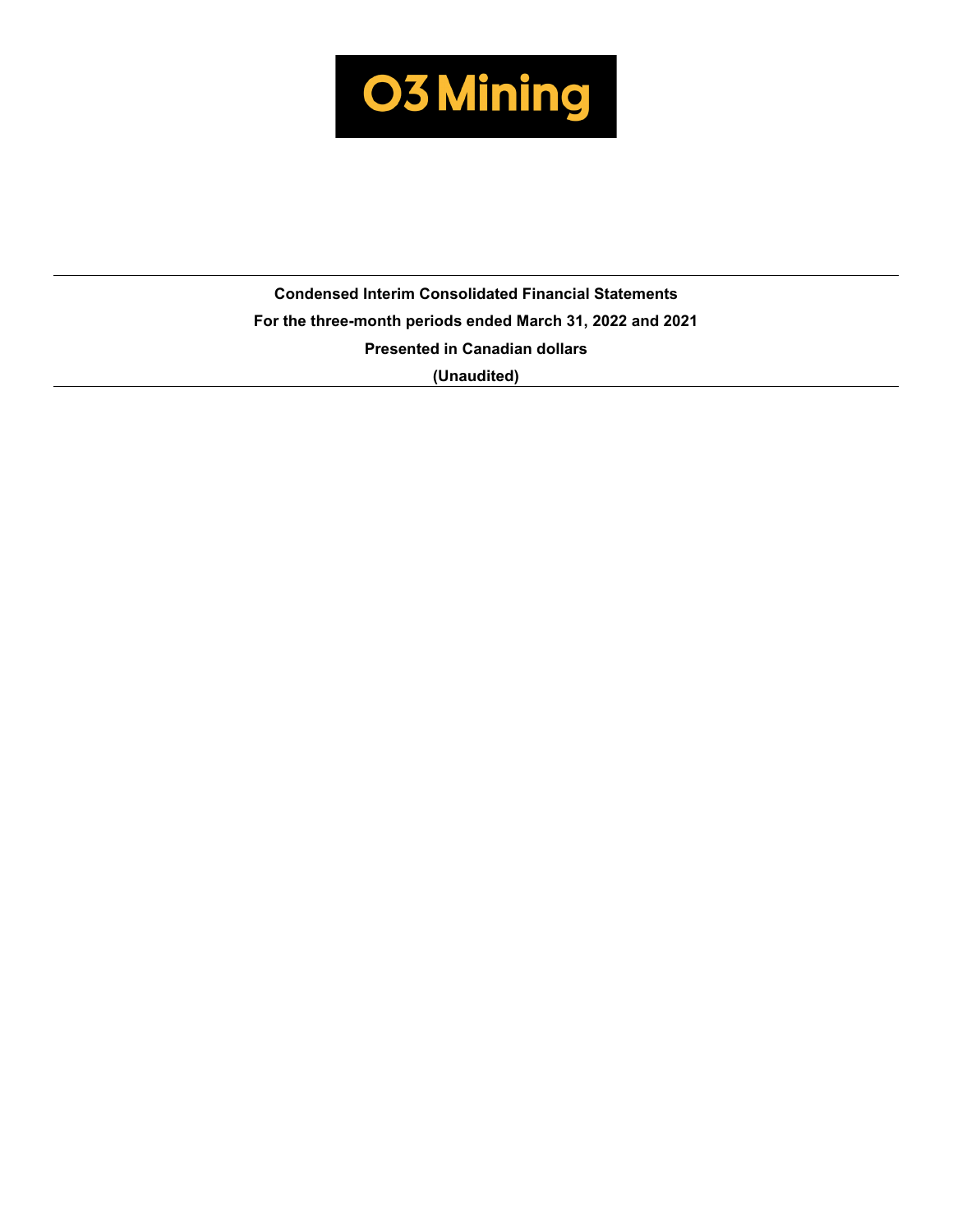

# **Table of Contents**

| STATEMENTS OF LOSS/(INCOME) AND COMPREHENSIVE LOSS/(INCOME) 4 |  |
|---------------------------------------------------------------|--|
|                                                               |  |
|                                                               |  |
| <b>NOTES TO FINANCIAL STATEMENTS</b>                          |  |
|                                                               |  |
|                                                               |  |
|                                                               |  |
|                                                               |  |
|                                                               |  |
|                                                               |  |
|                                                               |  |
|                                                               |  |
|                                                               |  |
|                                                               |  |
|                                                               |  |
|                                                               |  |
|                                                               |  |
|                                                               |  |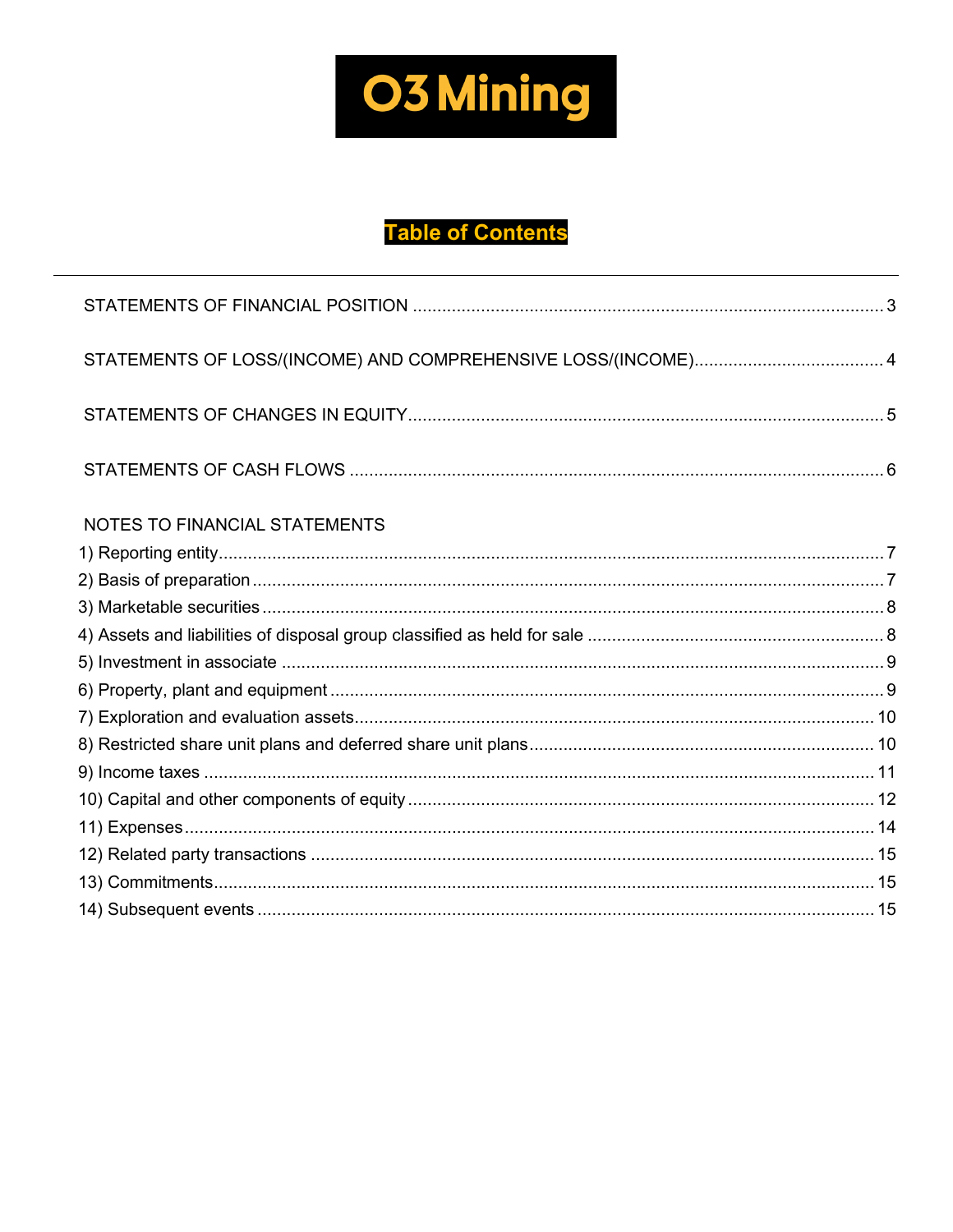## **Condensed Interim Consolidated Statements of Financial Position (Tabular amounts express in thousands of Canadian dollars)**

| As at                                                        | March 31,<br>2022 | December 31,<br>2021 |
|--------------------------------------------------------------|-------------------|----------------------|
| <b>Assets</b>                                                |                   |                      |
| <b>Current assets</b>                                        |                   |                      |
| Cash and cash equivalents                                    | \$<br>19,724      | \$<br>27,218         |
| Other receivables                                            | 253               | 539                  |
| Advances and prepaid expenses                                | 401               | 343                  |
| Taxes recoverable                                            | 1,354             | 1,714                |
| Marketable securities (note 3)                               | 14,839            | 11,915               |
| Assets of disposal group held for sale (note 4)              | 6,478             |                      |
| <b>Total current assets</b>                                  | 43,049            | 41,729               |
|                                                              |                   |                      |
| <b>Non-current assets</b>                                    |                   |                      |
| Investment in associate (note 5)                             | 50,549            | 50,387               |
| Property, plant and equipment (note 6)                       | 3,844             | 3,552                |
| Exploration and evaluation assets (note 7)                   | 160,950           | 165,921              |
| Long-term receivables                                        | 400               | 400                  |
| <b>Total non-current assets</b>                              | 215,743           | 220,260              |
| <b>Total assets</b>                                          | \$<br>258,792     | 261,989<br>\$        |
|                                                              |                   |                      |
| <b>Liabilities</b>                                           |                   |                      |
| <b>Current liabilities</b>                                   |                   |                      |
| Accounts payable and accrued liabilities                     | 4,926<br>\$       | \$<br>4,739          |
| <b>Current lease liabilities</b>                             | 241               | 238                  |
| <b>Total current liabilities</b>                             | 5,167             | 4,977                |
| <b>Non-current liabilities</b>                               |                   |                      |
| Flow-through premium liability (note $10(a)$ )               | 3,554             | 7,032                |
| Share-based payment liability (note 8)                       | 2,172             | 1,189                |
| Non-current lease liabilities                                | 1,280             | 1,341                |
| Deferred tax liability (note 9)                              | 11,647            | 9,872                |
| <b>Total non-current liabilities</b>                         | 18,653            | 19,434               |
| <b>Total liabilities</b>                                     | 23,820            | 24,411               |
|                                                              |                   |                      |
| <b>Equity</b>                                                |                   |                      |
| Share capital (note 10(a))                                   | 204,682           | 204,682              |
| Contributed surplus (note 10(d))                             | 9,240             | 8,947                |
| Warrants (note 10(e))                                        | 9,399             | 9,399                |
| Retained earnings                                            | 11,651            | 14,550               |
| Total equity attributed to equity holders of the Corporation | 234,972           | 237,578              |
| <b>Total liabilities and equity</b>                          | \$<br>258,792 \$  | 261,989              |

*The accompanying notes are an integral part of these condensed interim consolidated financial statements.* 

**Commitments (note 13) Subsequent events (note 14)**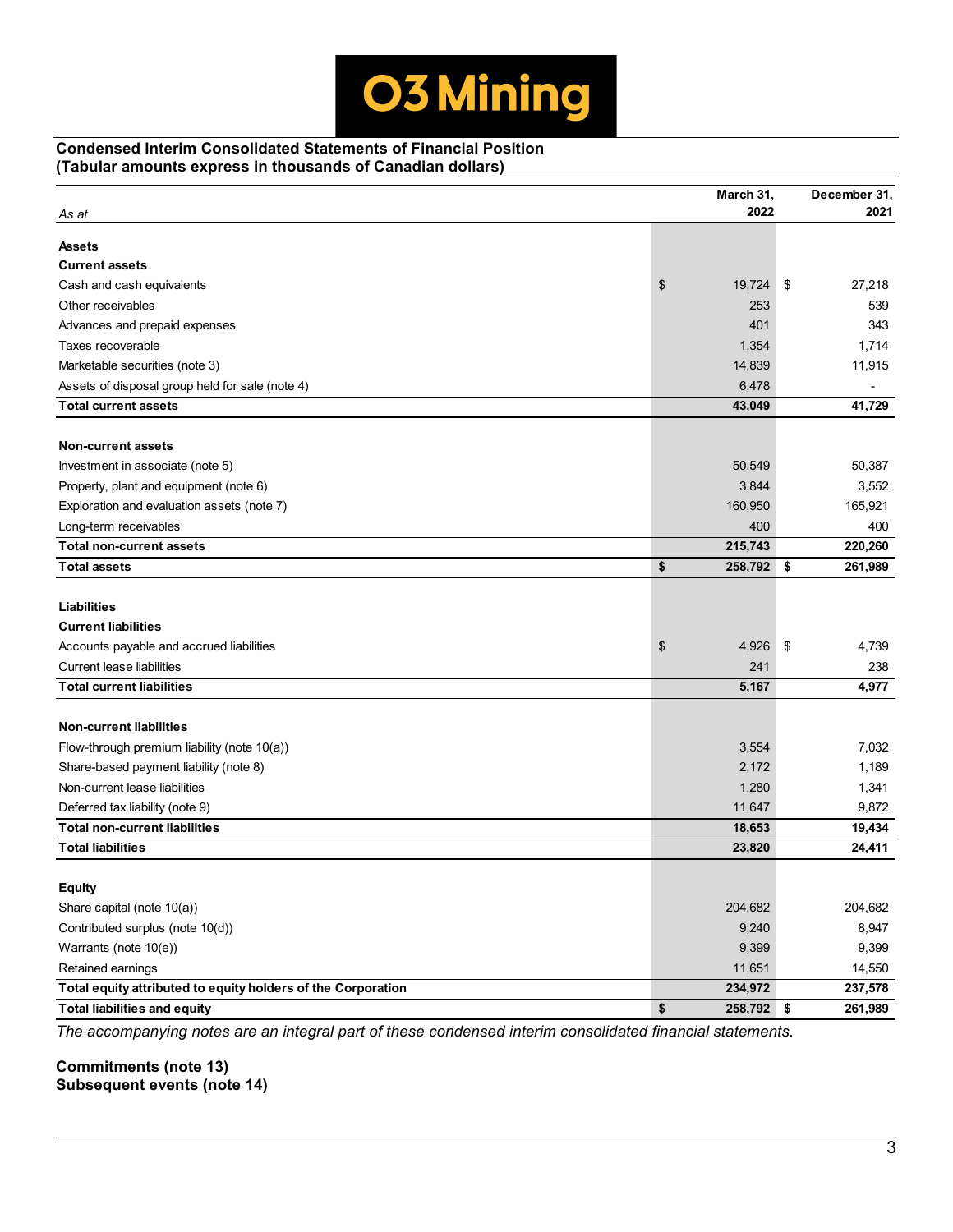

# **Condensed Interim Consolidated Statements of Loss/(Income) and Comprehensive Loss/(Income) (Tabular amounts express in thousands of Canadian dollars, except per share and share amounts)**

|                                                                                                          | Three months ended |                 |
|----------------------------------------------------------------------------------------------------------|--------------------|-----------------|
|                                                                                                          | March 31,          | March 31,       |
| For the period ended                                                                                     | 2022               | 2021            |
| Expenses/(income)                                                                                        |                    |                 |
| Compensation expenses (note 11)                                                                          | \$<br>1,822        | \$<br>1,081     |
| General and administration expenses (note 11)                                                            | 917                | 595             |
| General exploration expenses                                                                             | 5                  | 20              |
| Loss on impairment of exploration and evaluation assets                                                  | 7,893              |                 |
| Flow-through premium income (note 10(a))                                                                 | (3, 478)           | (3,823)         |
| Gain on disposition of disposal group held for sale                                                      |                    | (25, 936)       |
| Gain from marketable securities (note 3)                                                                 | (1,628)            | (937)           |
| Gain on disposition of exploration and evaluation assets (note 7)                                        | (4, 246)           | (97)            |
| Operating loss/(income)                                                                                  | 1,285              | (29, 097)       |
|                                                                                                          |                    |                 |
| Finance income                                                                                           | (51)               | (87)            |
| Finance costs                                                                                            | 52                 | 33              |
| Net finance costs/(income)                                                                               | $\mathbf 1$        | (54)            |
|                                                                                                          |                    |                 |
| Share of gain of associate (note 5)                                                                      | (162)              |                 |
|                                                                                                          |                    |                 |
| Loss/(income) before tax                                                                                 | 1,124              | (29, 151)       |
|                                                                                                          |                    |                 |
| Deferred income tax expense (note 9)                                                                     | 1,775              | 1,261           |
|                                                                                                          |                    |                 |
| Loss/(income) and comprehensive loss/(income)                                                            | \$<br>2,899        | \$<br>(27, 890) |
|                                                                                                          |                    |                 |
| Basic loss/(earnings) per share (note 10(b))                                                             | \$<br>0.04         | \$<br>(0.44)    |
|                                                                                                          |                    |                 |
| Weighted average number of shares (note 10(b))                                                           | 68,160,439         | 63,329,027      |
|                                                                                                          |                    |                 |
| Diluted loss/(earnings) per share (note 10(c))                                                           | \$<br>0.04         | \$<br>(0.44)    |
|                                                                                                          |                    |                 |
| Diluted weighted average number of shares (note 10(c))                                                   | 68,160,439         | 63,521,015      |
| The accompanying notes are an integral part of these condensed interim consolidated financial statements |                    |                 |

*The accompanying notes are an integral part of these condensed interim consolidated financial statements.*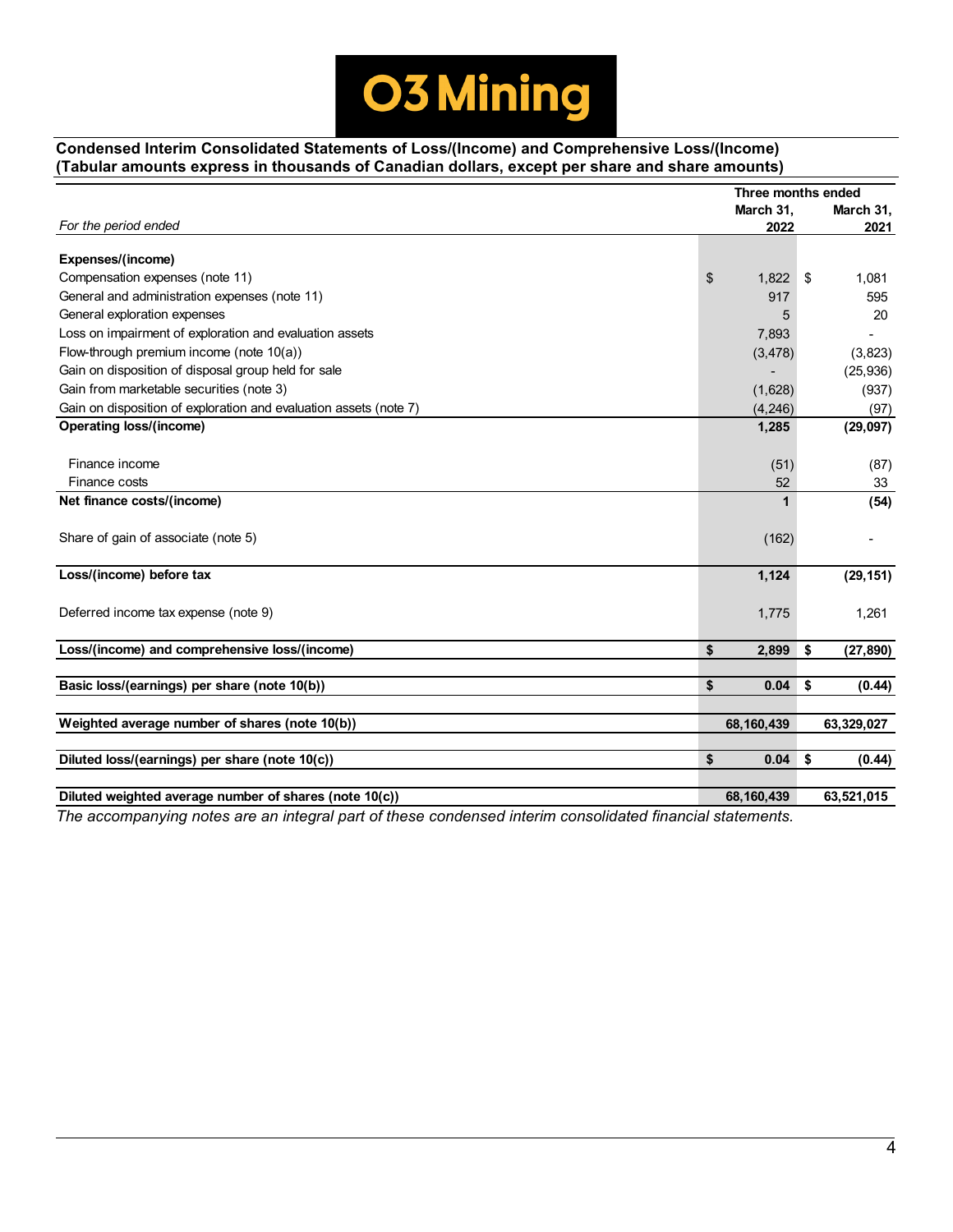

## **Condensed Interim Consolidated Statements of Changes in Equity (Tabular amounts express in thousands of Canadian dollars)**

| Attributable equity to owners of the Corporation |               |           |            |       |                          |      |                          |      |                               |              |
|--------------------------------------------------|---------------|-----------|------------|-------|--------------------------|------|--------------------------|------|-------------------------------|--------------|
|                                                  |               | Number of |            | Share |                          |      | Contributed              |      | <b>Retained</b>               | <b>Total</b> |
|                                                  | <b>Shares</b> |           | Capital    |       |                          |      | <b>Surplus</b>           |      | <b>Earnings</b>               |              |
| Balance January 1, 2022                          | 68,160,439    | -\$       | 204,682    | \$    | $9,399$ \$               |      | $8,947$ \$               |      | $14,550$ \$                   | 237,578      |
| Loss for the period                              |               |           |            |       |                          |      |                          |      | (2,899)                       | (2,899)      |
| Stock-based compensation                         | ٠             |           | -          |       | $\overline{\phantom{0}}$ |      | 293                      |      |                               | 293          |
| Balance March 31, 2022                           | 68,160,439    | \$        | 204,682    | - \$  | 9,399                    | - 5  | 9,240                    | - 56 | $11,651$ \$                   | 234,972      |
|                                                  |               |           |            |       |                          |      |                          |      |                               |              |
| Attributable equity to owners of the Corporation |               |           |            |       |                          |      |                          |      |                               |              |
|                                                  | Number of     |           | Share      |       | <b>Warrants</b>          |      | Contributed              |      | <b>Deficit and</b>            | <b>Total</b> |
|                                                  | <b>Shares</b> |           | Capital    |       |                          |      | <b>Surplus</b>           |      | Accumulated<br><b>Deficit</b> |              |
| Balance January 1, 2021                          | 60,330,966    | -\$       | 184,150 \$ |       | 9,628                    | - \$ | $6,816$ \$               |      | $(5,859)$ \$                  | 194,735      |
| Income for the period                            |               |           |            |       |                          |      | $\overline{\phantom{0}}$ |      | 27,890                        | 27,890       |
| Stock-based compensation                         |               |           |            |       |                          |      | 557                      |      |                               | 557          |

Expiry of warrants - - (229) 229 - **-** Private placement (net of transaction costs (\$2,050,000) **7,709,300** 18,071 - - - - - - - - - 18,071 **Balance March 31, 2021 68,040,266 \$ 202,221 \$ 9,399 \$ 7,602 \$ 22,031 \$ 241,253**

*The accompanying notes are an integral part of these condensed interim consolidated financial statements.*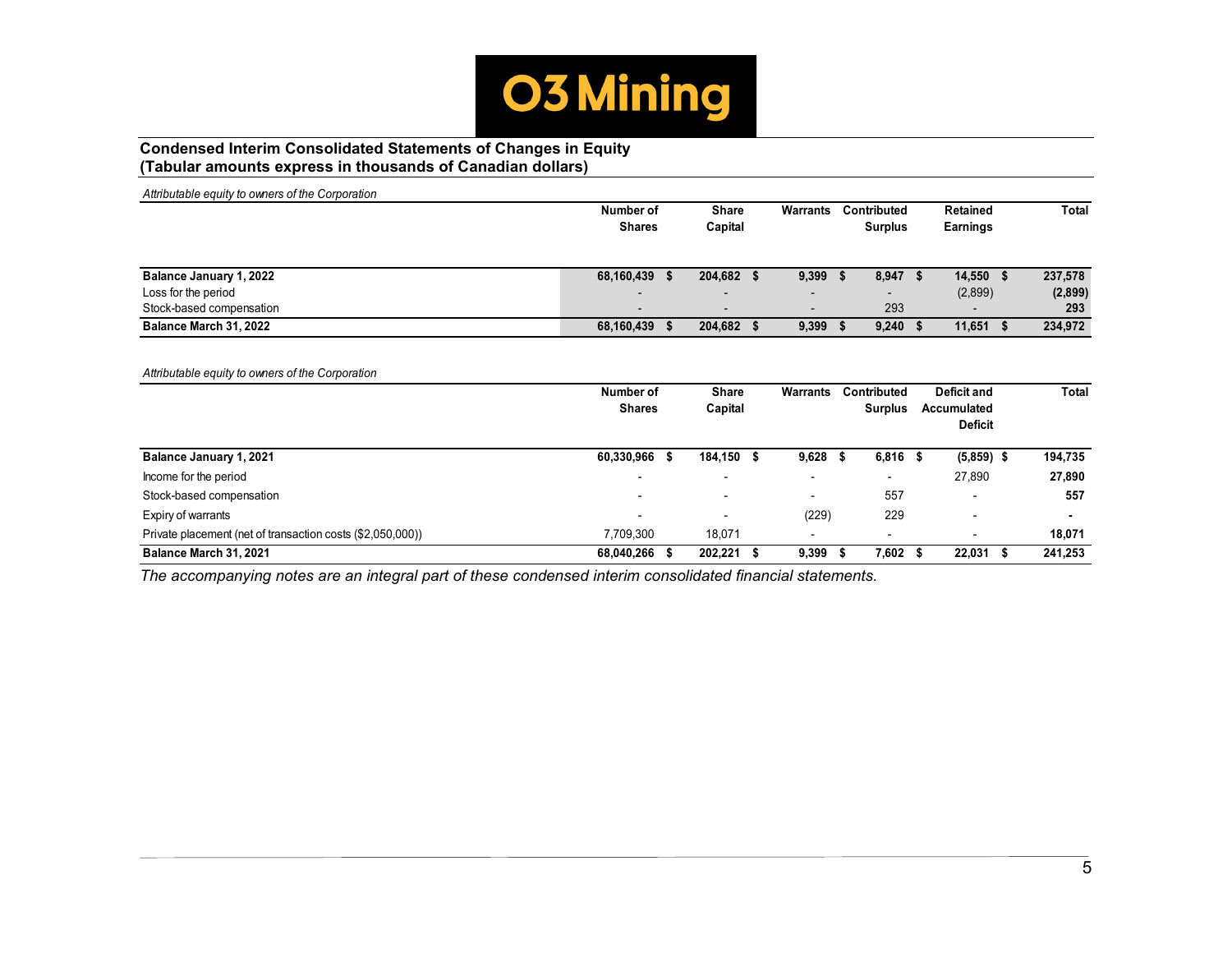## **Condensed Interim Consolidated Statements of Cash Flows (Tabular amounts express in thousands of Canadian dollars)**

|                                                                       | March 31,<br>2022 | March 31,<br>2021 |
|-----------------------------------------------------------------------|-------------------|-------------------|
| For the period ended                                                  |                   |                   |
| Cash flows provided by/(used in) operating activities                 |                   |                   |
| (Loss)/income for the period                                          | \$<br>(2,899)     | 27,890<br>\$      |
| Adjustments for:                                                      |                   |                   |
| Stock-based compensation (note 11)                                    | 1,196             | 479               |
| Depreciation (note 6)                                                 | $\mathbf 1$       | $\overline{2}$    |
| Flow-through premium income (note 10(a))                              | (3, 478)          | (3,823)           |
| Gain on disposition of disposal group held for sale                   |                   | (25, 936)         |
| Marketable securities gain (note 3)                                   | (1,628)           | (937)             |
| Gain on disposition of exploration and evaluation assets (note 7)     | (4,246)           | (97)              |
| Loss on impairment of exploration and evaluation assets (note 7)      | 7,893             |                   |
| Interest income                                                       | (51)              | (87)              |
| Interest expense on lease liabilities                                 | 21                | 14                |
| Share of gain of associate (note 5)                                   | (162)             |                   |
| Deferred income tax expense (note 9)                                  | 1,775             | 1,261             |
|                                                                       | (1, 578)          | (1, 234)          |
| Change in items of working capital:                                   |                   |                   |
| Change in other receivables                                           | 286               | 769               |
| Change in advances and prepaid expenses                               | (58)              | (35)              |
| Change in taxes recoverable                                           | 364               | (453)             |
| Change in accounts payable and accrued liabilities                    | (843)             | (555)             |
| Net cash used in operating activities                                 | (1,829)           | (1,508)           |
| Cash flows provided by/(used in) investing activities                 |                   |                   |
| Interest received                                                     | 51                | 87                |
| Acquisition of marketable securities (note 3)                         | (162)             | (1,789)           |
| Proceeds on disposition of marketable securities (note 3)             |                   | 6,823             |
| Acquisition of property, plant and equipment (note 6)                 | (428)             | (106)             |
| Addition to exploration and evaluation assets (note 7)                | (8,039)           | (8,349)           |
| Proceeds on disposition of exploration and evaluation assets (note 7) | 2,992             | 98                |
| Net cash and cash equivalents used in asset acquisitions              |                   | (137)             |
| Net cash used in investing activities                                 | (5, 586)          | (3, 373)          |
| Cash flows (used in)/provided by financing activities                 |                   |                   |
| Repayment of lease liabilities                                        | (79)              | (61)              |
| Net cash received from private placements                             |                   | 32,950            |
| Net cash (used in)/provided by financing activities                   | (79)              | 32,889            |
| (Decrease)/Increase in cash and cash equivalents                      | (7, 494)          | 28,008            |
| Cash and cash equivalents, beginning of period                        | 27,218            | 34,269            |
| Cash and cash equivalents, end of period                              | \$<br>19,724      | 62,277<br>\$      |

*The accompanying notes are an integral part of these condensed interim consolidated financial statements.*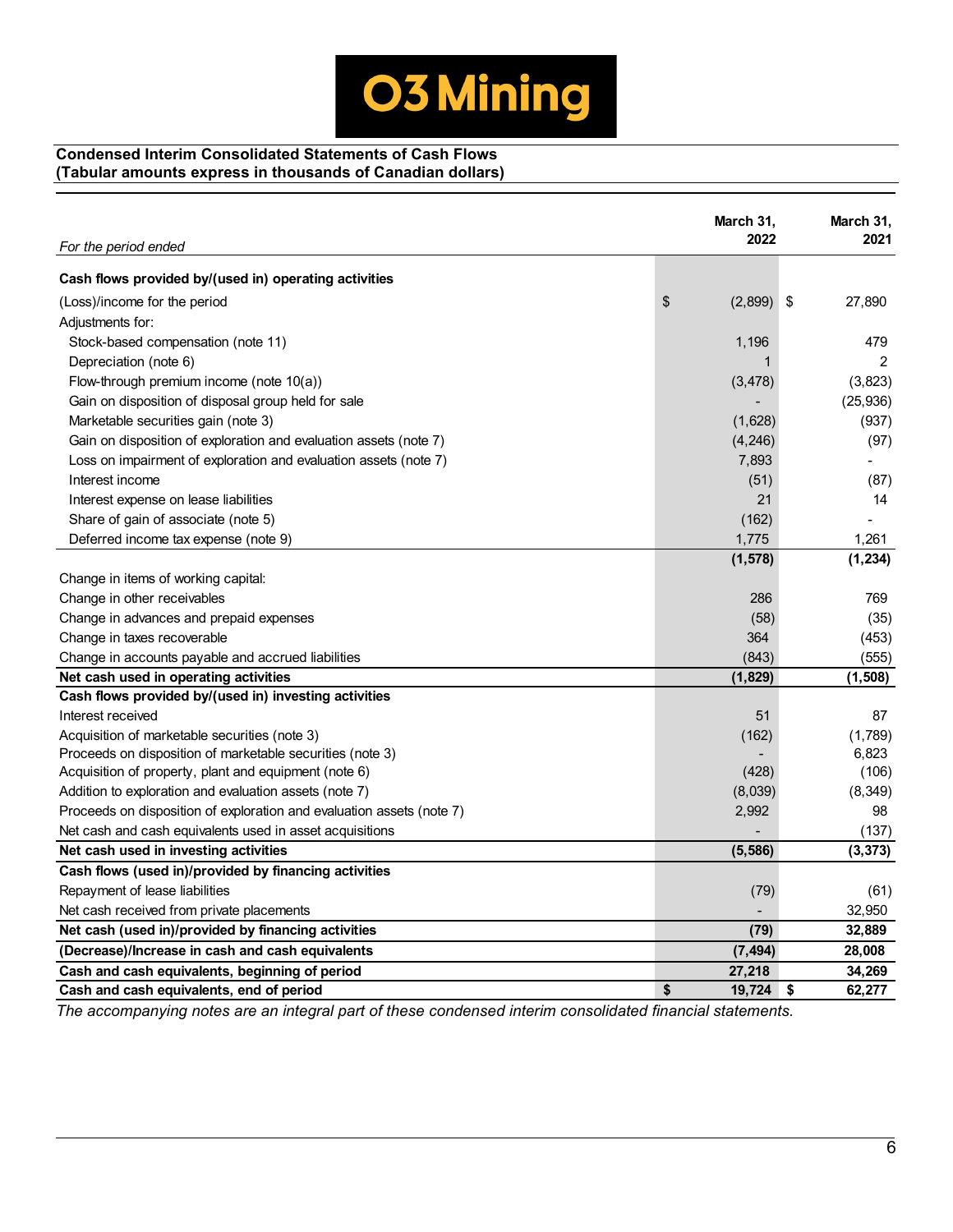

# **Notes to Condensed Interim Consolidated Financial Statements For the period ended March 31, 2022 and 2021 (Tabular amounts express in thousands of Canadian dollars, except per share and share amounts)**

#### *1) Reporting entity*

O3 Mining Inc. ("**O3 Mining**" or the "**Corporation**") is a Canadian corporation domiciled in Canada. The Corporation was incorporated in British Columbia and continued to Ontario on June 28, 2019 under the Ontario Business Corporations Act. The address of the Corporation's registered office is 155 University Ave, Suite 1440, Toronto, Ontario, Canada. The consolidated financial statements of the Corporation at March 31, 2022 include the Corporation and its subsidiaries, O3 Markets Inc., Chalice Gold Mines (Québec) Inc.("CGMQ"). The Corporation is primarily in the business of acquiring, exploring, and developing precious mineral deposits in Canada.

The business of acquiring, exploring, and developing precious mineral deposits involves a high degree of risk. O3 Mining is in the exploration stage and is subject to risks and challenges similar to companies in a comparable stage. These risks include, but are not limited to, the challenges of securing adequate capital; exploration, development and operational risks inherent in the mining industry; changes in government policies and regulations; the ability to obtain the necessary environmental permitting; challenges in future profitable production or, alternatively O3 Mining's ability to dispose of its interest on an advantageous basis; as well as global economic and commodity price volatility; all of which are uncertain. There is no assurance that O3 Mining's funding initiatives will continue to be successful. The underlying value of the mineral properties is dependent upon the existence and economic recovery of mineral reserves and is subject to, but not limited to, the risks and challenges identified above. Changes in future conditions could require material impairment of the carrying value of mineral properties and deferred exploration.

## *2) Basis of preparation*

## **Statement of compliance**

These condensed interim consolidated financial statements have been prepared in accordance with International Financial Reporting Standards ("IFRS") as issued by the International Accounting Standards Board ("IASB") applicable to the preparation of interim financial statements including IAS 34, Interim Financial Reporting and are presented in thousands of Canadian dollars.

These unaudited condensed interim consolidated financial statements do not include all of the disclosures required for annual financial statements and therefore should be read in conjunction with the Corporation's audited annual consolidated financial statements and notes thereto for the year ended December 31, 2021.

These condensed interim consolidated financial statements were authorized for issuance by the Corporation's board of directors (the "Board of Directors") on May 3, 2022.

#### *b) Significant accounting policies*

The significant accounting policies followed in these condensed interim consolidated financial statements are consistent with those applied in the Corporation's audited annual consolidated financial statements for the year ended December 31, 2021.

#### *c) Changes in IFRS accounting policies and future accounting pronouncements*

Certain pronouncements were issued by the IASB or the International Financial Reporting Interpretations Committee that are mandatory for accounting years beginning on or after January 1, 2022. They are not applicable or do not have a significant impact to the Corporation.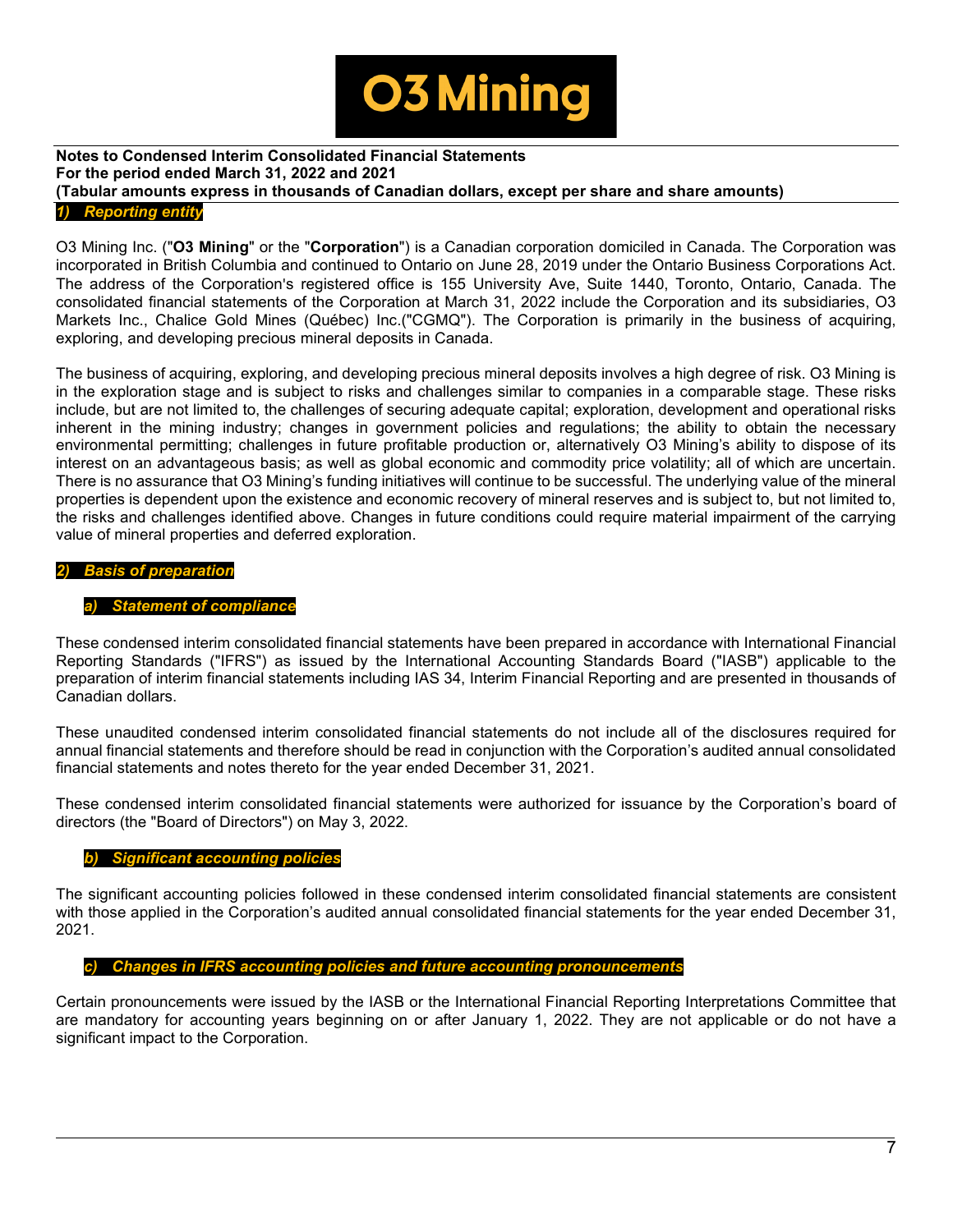

**Notes to Condensed Interim Consolidated Financial Statements For the period ended March 31, 2022 and 2021 (Tabular amounts express in thousands of Canadian dollars, except per share and share amounts)**  *2) Basis of preparation (continued)*

## *d) Use of critical estimates and judgements*

The preparation of these condensed interim consolidated financial statements requires management to make judgements, estimates and assumptions that affect the application of accounting policies and the reported amounts of assets and liabilities, income and expenses.

The estimates and associated assumptions are based on historical experience and various other factors that are believed to be reasonable under the circumstances, the results of which form the basis of making judgements about carrying values of assets and liabilities that are not readily apparent from other sources. Actual results may differ from these estimates.

In preparing these condensed interim consolidated financial statements, the significant judgements and estimates made by management in applying the Corporation's accounting policies and the key sources of estimation uncertainty were the same as those that applied to the audited consolidated financial statements as at and for the year ended December 31, 2021.

#### *3) Marketable securities*

The Corporation holds shares and warrants in various public and private companies. During the three-month period ended March 31, 2022, these shares and warrants were fair valued, and this resulted in an unrealized gain of \$1,628,000 (2021 – loss of \$2,791,000).

The shares in the various public companies are classified as FVTPL and are recorded at fair value using the quoted market price as at March 31, 2022 and are therefore classified as level 1 within the fair value hierarchy.

The warrants in the various public companies are classified as FVTPL and are recorded at fair value using a Black-Scholes option pricing model using observable inputs and are therefore classified as level 2 within the fair value hierarchy.

The following table summarizes information regarding the Corporation's marketable securities as at March 31, 2022:

|                                                                                     | March 31,    |
|-------------------------------------------------------------------------------------|--------------|
| As at                                                                               | 2022         |
| Balance, beginning of period                                                        | \$<br>11,915 |
| Additions                                                                           | 162          |
| Share consideration from disposition of exploration and evaluation assets (note 11) | 1,134        |
| Unrealized gain                                                                     | 1,628        |
| Balance, end of period                                                              | 14,839       |

## *4) Assets of disposal group classified as held for sale*

During the three-month period ended March 31, 2022, the Corporation announced its intention to dispose of its East Cadilac Project through the sale of its wholly owned subsidiary CGMQ.

On April 21, 2022, the Corporation completed a purchase agreement with Cartier Resources Inc. ("Cartier"), in which it sold its wholly owned subsidiary, CGMQ, in exchange for 46,273,265 common shares of Cartier. As a result of this, the assets held in CGMQ was classified as assets of a disposal group held for sale as at March 31, 2022.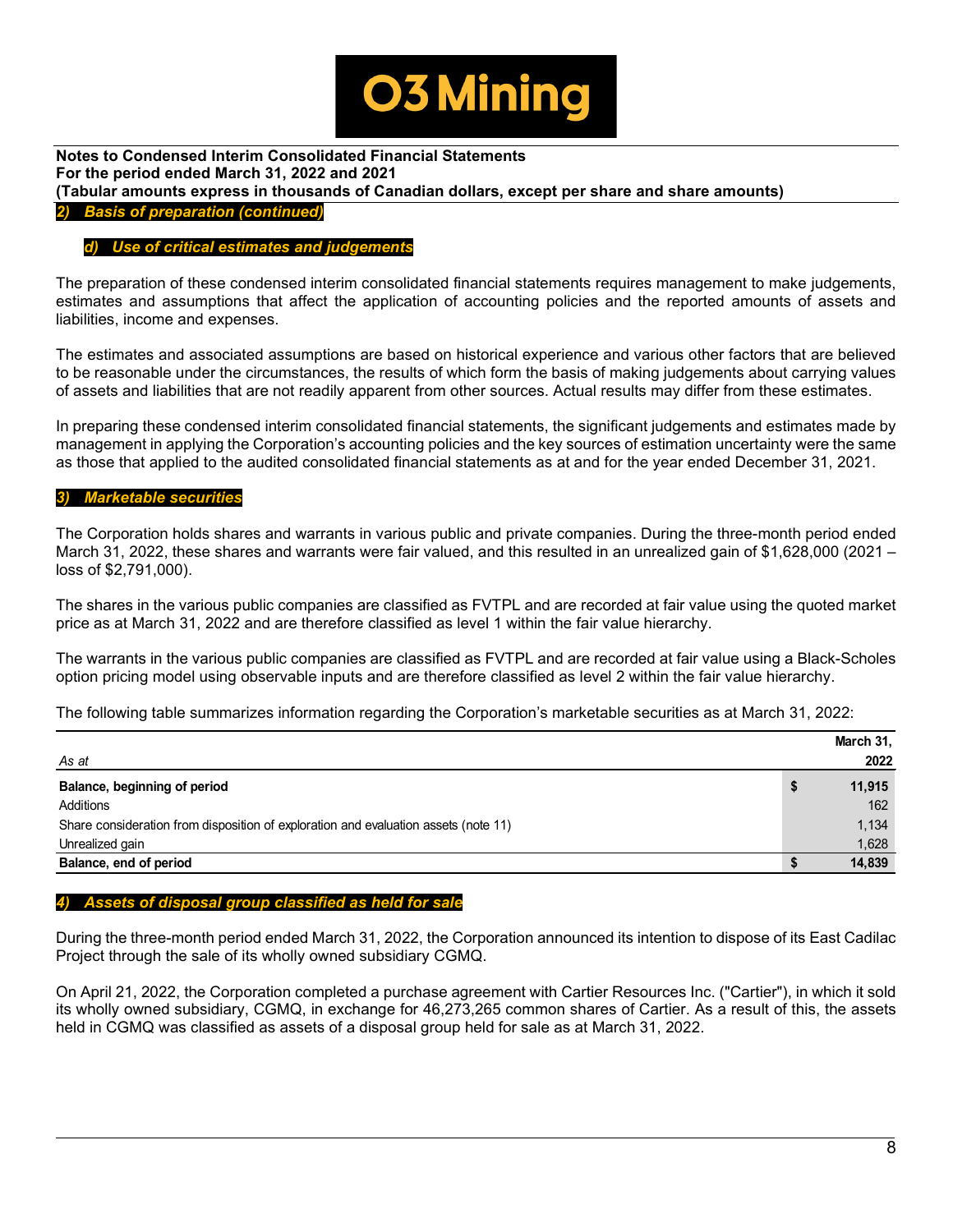

#### **Notes to Condensed Interim Consolidated Financial Statements For the period ended March 31, 2022 and 2021 (Tabular amounts express in thousands of Canadian dollars, except per share and share amounts)**  Assets of disposal group classified as held for sale *(co*

The following table summarizes information regarding the Corporation's assets classified as held for sale as at March 31, 2022:

| As at                                        | March 31,<br>2022 |
|----------------------------------------------|-------------------|
| Assets classified as held for sale           |                   |
| Property, plant and equipment                | \$<br>27          |
| Exploration and evaluation assets            | 6,451             |
| Total assets of disposal group held for sale | 6,478             |

#### *5) Investment in associate*

Moneta Gold Inc. ("Moneta") is a mineral resource exploration and development company focused on the exploration and development of gold projects in the Timmins Camp of Ontario, Canada. Moneta's head office is located in Canada and it is a public company listed on the Toronto Stock Exchange. The trading price of Moneta's common shares on March 31, 2022 was \$2.31 per share which corresponds to a quoted market value of \$57,560,000 for the Corporation's investment in Moneta.

The equity accounting for Moneta is based on the results to December 31, 2021, adjusted for significant transactions between December 31, 2021 and March 31, 2022.

The Corporation's investment relating to its associate as at March 31, 2022 is detailed as follows:

| As at                        | March 31, |
|------------------------------|-----------|
|                              | 2022      |
| Balance, beginning of period | 50,387    |
| Share of gain for the period | 162       |
| Balance, end of period       | 50,549    |

## *6) Property, plant and equipment*

The following table summarizes information regarding the Corporation's property, plant and equipment as at March 31, 2022:

|                              |            |                          |                          | March 31, 2022 |      |         |                                 |                          |              |                        |
|------------------------------|------------|--------------------------|--------------------------|----------------|------|---------|---------------------------------|--------------------------|--------------|------------------------|
|                              |            | Cost                     |                          |                |      |         | <b>Accumulated depreciation</b> |                          |              |                        |
|                              |            |                          | Transfer to              |                |      |         |                                 | <b>Transfer to</b>       |              |                        |
|                              |            |                          | assets                   |                |      |         |                                 | assets                   |              |                        |
|                              |            |                          | classified as            |                |      |         |                                 | classified as            |              |                        |
|                              | Opening    |                          | held for sale            | Closing        |      | Opening |                                 | held for sale            | Closing      |                        |
| Class                        | balance    | <b>Additions</b>         | (note 4)                 | balance        |      | balance | Depreciation                    | (note 4)                 |              | balance Net book value |
| <b>Computer Equipment</b>    | \$<br>239S | $10 \quad$ \$            | $(18)$ \$                |                | 231S | $71$ \$ | $13 \text{ }$ \$                | $(8)$ \$                 | <b>76 \$</b> | 155                    |
| Office Equipment             | 9          | $\overline{\phantom{a}}$ | ٠                        | 9              |      | 9       | $\overline{\phantom{a}}$        | $\overline{\phantom{0}}$ | 9            |                        |
| <b>Buildings</b>             | 2,279      | 418                      | ۰.                       | 2,697          |      | 212     | 37                              | $\overline{\phantom{0}}$ | 249          | 2,448                  |
| <b>Exploration Equipment</b> | 371        | $\overline{\phantom{a}}$ | (25)                     | 346            |      | 132     | 22                              | (8)                      | 146          | 200                    |
| <b>Milling Plant</b>         | 299        | $\overline{\phantom{0}}$ | -                        | 299            |      | -       |                                 | $\overline{\phantom{0}}$ |              | 299                    |
| Leasehold Improvements       | 831        | $\overline{\phantom{0}}$ | $\overline{\phantom{0}}$ | 831            |      | 72      | 36                              | $\overline{\phantom{0}}$ | 108          | 723                    |
| Automobiles                  | 25         | $\overline{\phantom{a}}$ | $\overline{\phantom{a}}$ | 25             |      | 5       |                                 | $\overline{\phantom{a}}$ | 6            | 19                     |
| Total                        | $4,053$ \$ | 428 \$                   | $(43)$ \$                | 4,438 \$       |      | 501 \$  | 109 \$                          | $(16)$ \$                | 594 \$       | 3,844                  |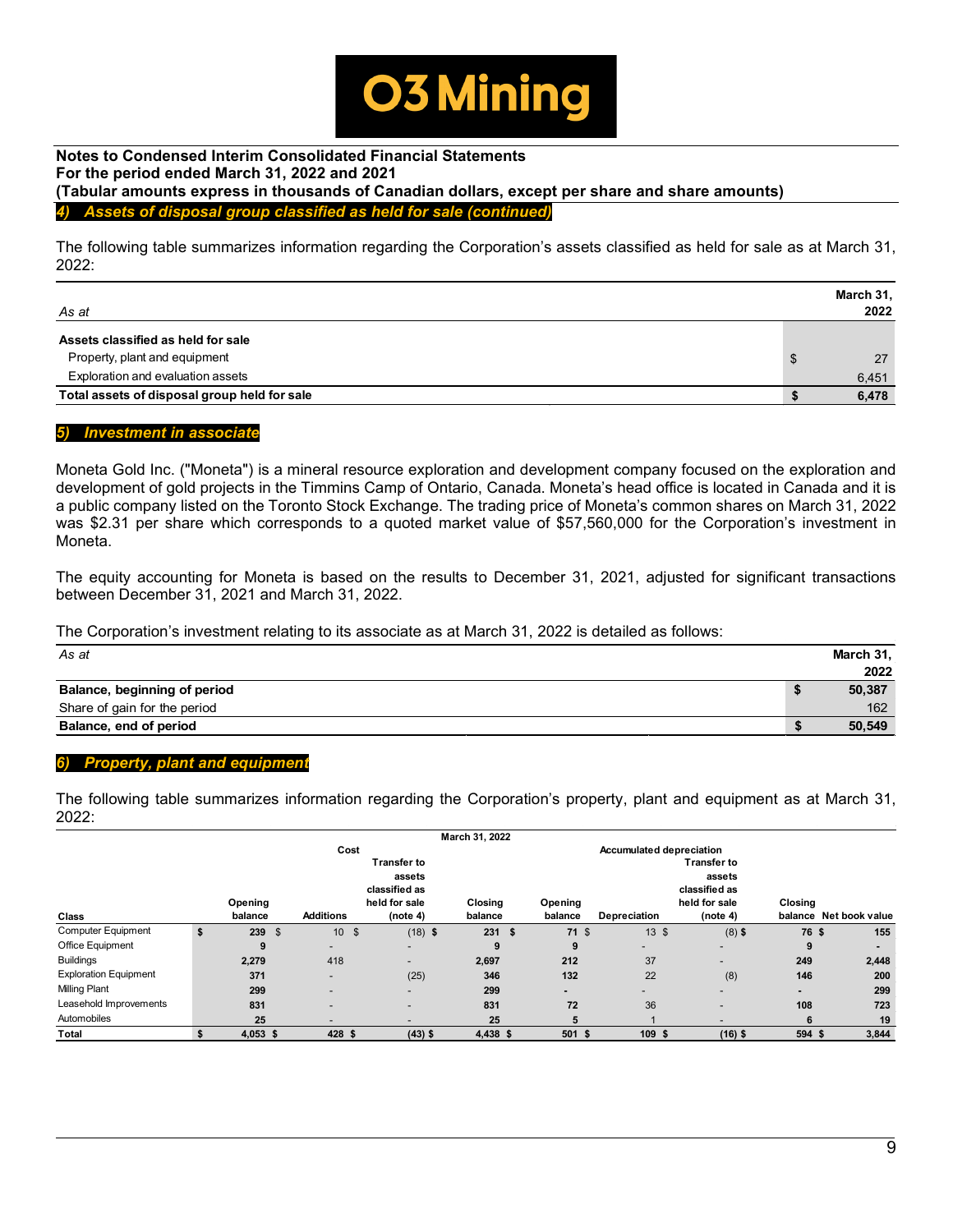

## **Notes to Condensed Interim Consolidated Financial Statements For the period ended March 31, 2022 and 2021 (Tabular amounts express in thousands of Canadian dollars, except per share and share amounts)**  *7) Exploration and evaluation assets*

The following table summarizes information regarding the Corporation's exploration and evaluation assets as at March 31, 2022:

|                                         | December 31,<br>2021 | <b>Additions</b> | <b>Disposals</b> | <b>Transfer to assets</b><br>classified as held<br>for sale (note 4) | <b>Impairment</b><br>losses | March 31,<br>2022        |
|-----------------------------------------|----------------------|------------------|------------------|----------------------------------------------------------------------|-----------------------------|--------------------------|
|                                         |                      |                  |                  |                                                                      |                             |                          |
| Kan - James Bay                         | \$<br>249 \$         | $\blacksquare$   | \$<br>$\sim$ $-$ | \$<br>$\sim$                                                         | \$<br>$\sim$                | 249                      |
| FCI-Corvette Lithium                    | (120)                |                  | 120              |                                                                      | $\sim$                      | $\overline{\phantom{a}}$ |
| Éléonore Opinaca                        | 1,014                |                  |                  |                                                                      |                             | 1,015                    |
| Launay                                  | 1,011                |                  |                  |                                                                      |                             | 1,012                    |
| Marban                                  | 86,082               | 5.227            | -                |                                                                      |                             | 91,309                   |
| Alpha                                   | 61,725               | 3,991            |                  |                                                                      |                             | 65,716                   |
| Harricana                               | 1,649                |                  | -                | -                                                                    |                             | 1,649                    |
| East Cadillac                           | 14.311               | 33               |                  | (6, 451)                                                             | (7,893)                     |                          |
| Total exploration and evaluation assets | \$<br>165,921        | 9,253            | 120              | $(6, 451)$ \$                                                        | $(7,893)$ \$                | 160,950                  |

#### *a) Disposition of exploration and evaluation assets*

On February 22, 2022, the Corporation completed a transaction with Patriot Battery Metals Inc. ("Patriot"), under which the Corporation disposed of the FCI – Corvette Lithium Property in exchange for (i) 1,800,000 common shares of Patriot, and (ii) a one-time cash payment of C\$3,000,000. Consideration recorded for the claims was \$4,126,000 (less transaction costs of \$8,000). Book value of the properties on the date of disposition was a recoverable amount of \$120,000, resulting in a gain on sale of exploration and evaluation assets of \$4,246,000.

#### *b) Impairment on exploration and evaluation assets*

On April 21, 2022, the Corporation completed a purchase agreement with Cartier, in which it disposed of a 100% interest in its East Cadillac Project, through the sale of its wholly owned subsidiary, CGMQ, in exchange for 46,273,265 common shares of Cartier. The value of these shares as at March 31, 2022 was \$6,478,000. The net book value of the assets and associated liabilities of CGMQ as at March 31, 2022 and immediately before classifying these as held for sale was \$14,371,000. Due to this triggering event, the Corporation determined that the carrying amount of the exploration assets of the East Cadilac Project exceeded its recoverable amount and as such recorded an impairment of \$7,893,000.

#### *8) Restricted share unit and deferred share unit plans*

In August 2019, O3 Mining established an RSU plan and a DSU plan. Under these plans, RSUs can be granted to executive officers and key employees and DSUs can be granted to non-executive directors, as part of their long-term compensation package, entitling them to receive payout in cash or shares, or a combination of both. Should the payout be in cash, the cash value of the payout would be determined by multiplying the number of RSUs and DSUs vested at the payout date by the five-day volume weighted average price from closing price of the Corporation's shares on the day prior to the payout date. Should the payout be in shares, each RSU and DSU represents an entitlement to one common share of the Corporation.

The following table summarizes information regarding the Corporation's outstanding and exercisable RSUs and DSUs as at March 31, 2022:

|                                 | <b>Number of DSUs</b>    | <b>Number of RSUs</b> |
|---------------------------------|--------------------------|-----------------------|
| Oustanding at December 31, 2021 | 186.139                  | 580,000               |
| Granted                         | 268,203                  | 480,000               |
| Forfeited                       | $\overline{\phantom{0}}$ | (15,000)              |
| Oustanding at March 31, 2022    | 454.342                  | 1.045.000             |
|                                 |                          |                       |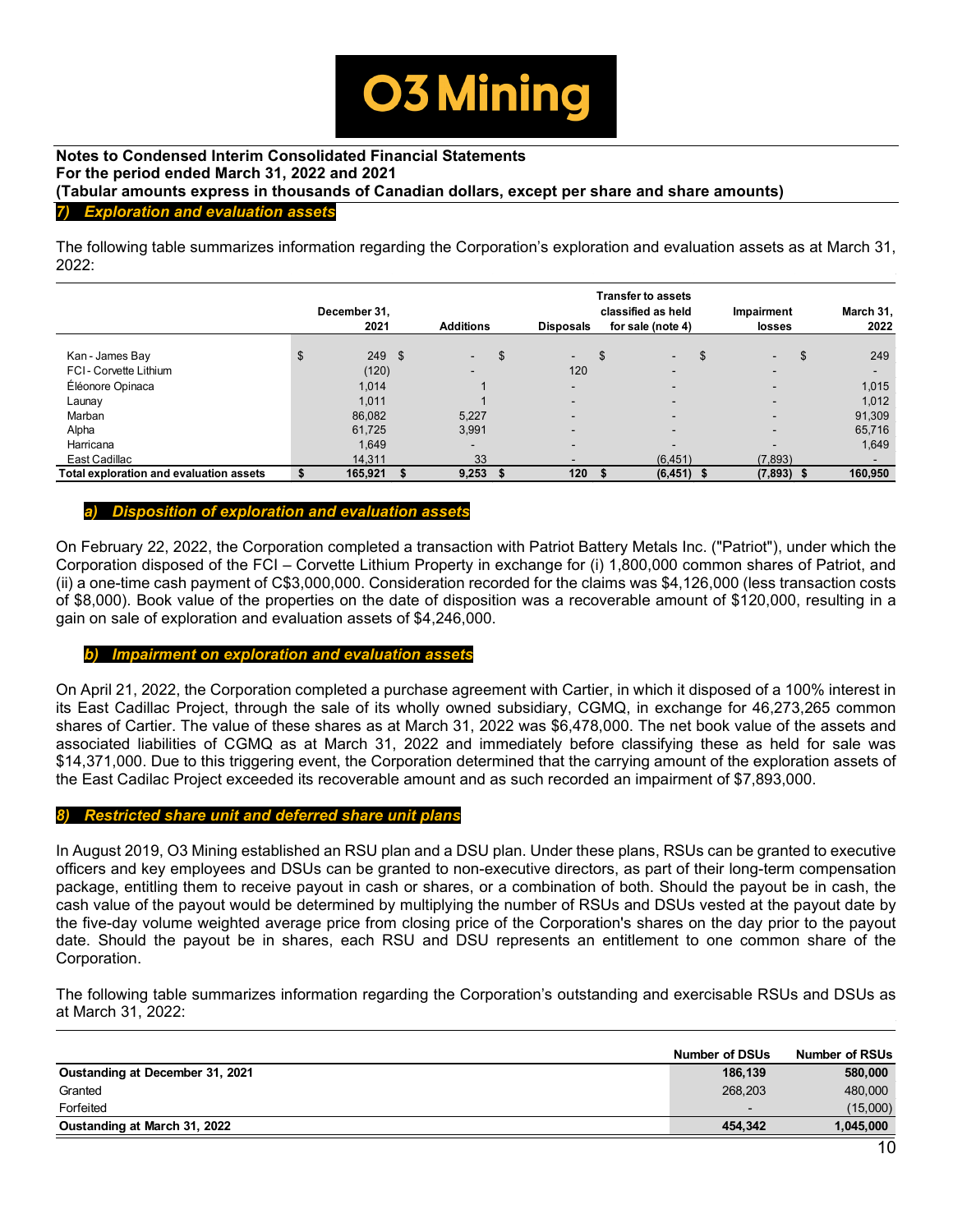

#### **Notes to Condensed Interim Consolidated Financial Statements For the period ended March 31, 2022 and 2021 (Tabular amounts express in thousands of Canadian dollars, except per share and share amounts)**  *Restricted share unit and deferred share unit plans (continue)*

During the three-month period ended March 31, 2022, 268,203 DSUs were issued to directors, 28,203 of which were issued in lieu of directors' fees. The weighted average fair value of the DSU granted was \$2.02 per DSU initially at the closing price of the common shares of the Corporation on the date of grant. The DSUs vest immediately on the date of grant.

During the three-month period ended March 31, 2022, 480,000 RSUs were issued to management. The weighted average fair value of the RSUs granted was \$1.98 per RSU initially at the closing price of the common shares of the Corporation on the date of grant. The RSUs vest on the third anniversary date from the date of grant.

As at March 31, 2022 the share-based payment liability related to each RSU and DSU was re-measured to fair value at the Corporation's closing share price of \$2.37.

The combined total recognized expense for RSUs and DSUs for the three-month period ended March 31, 2022 was \$983,000 (2021 – recovery of \$2,000) from which \$42,000 was capitalized to exploration and evaluation assets (2021 - \$2,000).

#### *9) Income taxes*

The following table outlines the composition of the deferred tax expense between income tax and mining tax for the period ended March 31, 2021:

| For the period ended                   |   | March 31.<br>2022 | March 31,<br>2021 |
|----------------------------------------|---|-------------------|-------------------|
| Deferred income tax expense/(recovery) | ъ | 1.024             | (170)             |
| Deferred mining tax expense            |   | 751               | 1,431             |
| Total deferred income tax expense      |   | 1.775             | 1,261             |

Deferred tax assets and liabilities have been offset where they relate to income taxes levied by the same taxation authority and the Corporation has the legal right and intent to offset. Deferred tax assets are recognized when the Corporation concludes that sufficient positive evidence exists to demonstrate that it is probable that a deferred tax asset will be realized.

The following table provides the components of the deferred income and mining tax liabilities:

|                                               |                | March 31,      | December 31, |
|-----------------------------------------------|----------------|----------------|--------------|
| As at                                         |                | 2022           | 2021         |
| Deferred tax assets                           |                |                |              |
| Losses                                        | $\mathfrak{s}$ | 11,285         | \$<br>11,989 |
| Mining tax deductible for income tax purposes |                | 2,288          | 2,088        |
| Share issue costs                             |                | 2,215          | 2,216        |
| Investment tax credits                        |                | 262            | 262          |
| Other net deductible temporary differences    |                | 613            | 246          |
| <b>Total deferred tax assets</b>              | \$             | 16,663 \$      | 16,801       |
| Deferred tax liability                        |                |                |              |
| Exploration and evaluation assets             | $\mathfrak{S}$ | $(15,242)$ \$  | (14, 029)    |
| Investment in associate                       |                | (3,832)        | (4, 371)     |
| Deferred mining tax liability                 |                | (8,632)        | (7,881)      |
| Other net taxable temporary differences       |                | (604)          | (392)        |
| <b>Total deferred tax liability</b>           | \$             | $(28, 310)$ \$ | (26, 673)    |
| Net deferred tax liability                    | \$             | $(11, 647)$ \$ | (9, 872)     |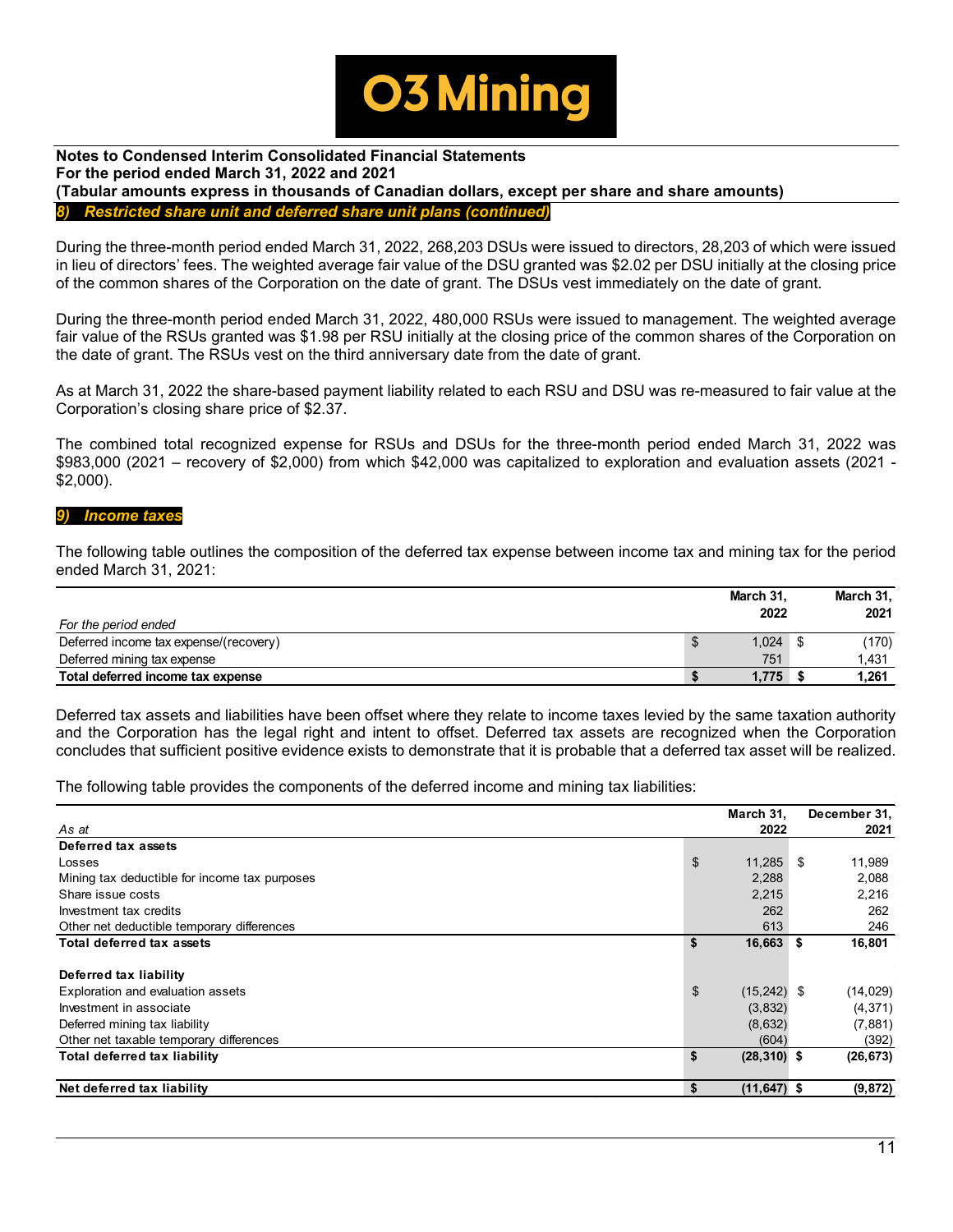

**Notes to Condensed Interim Consolidated Financial Statements For the period ended March 31, 2022 and 2021 (Tabular amounts express in thousands of Canadian dollars, except per share and share amounts)**  *10) Capital and other components of equity*

## *a) Share capital – authorized*

|                                  | <b>Number of Common</b><br><b>Shares</b> | Amount  |
|----------------------------------|------------------------------------------|---------|
| <b>Balance December 31, 2021</b> | 68.160.439                               | 204,682 |
| Balance March 31, 2022           | 68,160,439                               | 204,682 |

The authorized capital of O3 Mining consists of an unlimited number of common shares having no par value. The holders of common shares of the Corporation are entitled to one vote per share at shareholder meetings of the Corporation. All shares rank equally with regards to the Corporation's residual assets.

During the three-month period ended March 31, 2022, flow-through premium income of \$3,478,000 was recognized relating to the flow-through shares issued (2021 – \$3,823,000).

## *b) Basic loss and earnings per share*

The calculation of basic loss and earnings per share for the three-month periods ended March 31, 2022 and 2021 was based on the loss or income attributable to common shareholders and a basic weighted average number of common shares outstanding, calculated as follows:

|                                                       | Three months ended |            |  |            |
|-------------------------------------------------------|--------------------|------------|--|------------|
|                                                       |                    | March 31,  |  | March 31,  |
| For the period ended                                  |                    | 2022       |  | 2021       |
| Common shares outstanding, at beginning of the period |                    | 68,160,439 |  | 60,330,966 |
| Common shares issued during the period                |                    |            |  | 2,998,061  |
| Basic weighted average number of common shares        |                    | 68,160,439 |  | 63,329,027 |
| Loss/(income) for the period                          |                    | 2.899      |  | (27, 890)  |
| Basic loss/(earnings) per share                       |                    | 0.04       |  | (0.44)     |

#### *c) Diluted loss and earnings per share*

The calculation of diluted earnings per share for the three-month periods ended March 31, 2021, was based on the income attributable to common shareholders and a basic weighted average number of common shares outstanding, adjusted for the effect of each stock option where the exercise price exceeds the average market price of ordinary shares during the periods and vested DSUs.

During the three-month periods ended March 31, 2021 there were no vested RSUs and the average market price of ordinary shares during the period did not exceed the exercise price of the vested warrants. As a result, no adjustment was made to the basic weighted average number of common shares outstanding for these instruments.

The Corporation incurred losses for the period ended March 31, 2022, therefore all outstanding stock options, warrants, RSUs and DSUs have been excluded from the calculation of diluted loss per share since the effect would be anti-dilutive.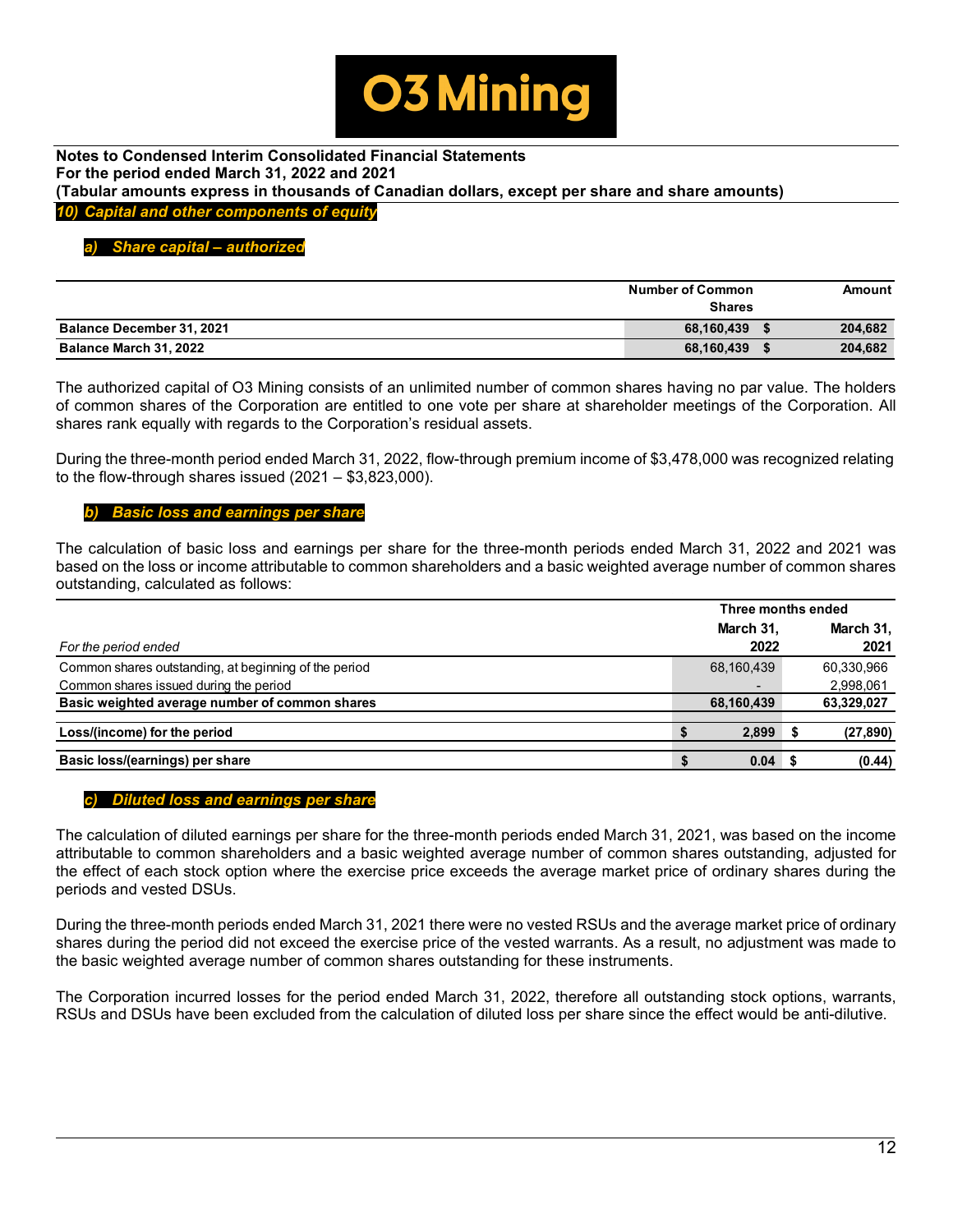

**Notes to Condensed Interim Consolidated Financial Statements For the period ended March 31, 2022 and 2021 (Tabular amounts express in thousands of Canadian dollars, except per share and share amounts)**  *10) Capital and other components of equity (continued)*

## *c) Diluted loss and earnings per share (continued)*

|                                                  |                          | Three months ended |            |  |  |
|--------------------------------------------------|--------------------------|--------------------|------------|--|--|
|                                                  | March 31,                |                    | March 31,  |  |  |
| For the period ended                             | 2022                     |                    | 2021       |  |  |
| Basic weighted average number of common shares   | 68,160,439               |                    | 63,329,027 |  |  |
| Effect of dilutive stock options                 | $\overline{\phantom{a}}$ |                    | 140.547    |  |  |
| Effect of dilutive DSUs                          | $\overline{\phantom{a}}$ |                    | 51,440     |  |  |
| Diluted weighted average number of common shares | 68,160,439               |                    | 63,521,015 |  |  |
| Loss/(income) for the period                     | 2,899                    |                    | (27, 890)  |  |  |
| Diluted loss/(earnings) per share                | 0.04                     |                    | (0.44)     |  |  |

#### *d) Contributed surplus*

On August 13, 2019, the Board of Directors issued an incentive stock-option plan to provide additional incentive to its directors, officers, employees, and consultants. The maximum number of shares reserved for issuance under the incentive stock option plan and all other security-based compensation arrangement of the Corporation is 10% of the issued and outstanding common shares of the Corporation, reduced by the numbers of RSUs and DSUs outstanding. The options issued under the plan may vest at the discretion of the Board of Directors and are exercisable for up to 5 years from the date of grant.

The following table summarizes the stock option transactions for the three-month period ended March 31, 2022:

|                                  | Number of stock | Weighted-average |
|----------------------------------|-----------------|------------------|
|                                  | options         | exercise price   |
| Outstanding at December 31, 2021 | 4,650,876       | 2.91             |
| Granted                          | 880,000         | 1.98             |
| Forfeited                        | (43, 334)       | 3.03             |
| Expired                          | (127.190)       | 3.37             |
| Outstanding at March 31, 2022    | 5,360,352       | 2.75             |

During the three-month period ended March 31, 2022, 880,000 stock options were issued to directors, management and employees for a period of 5 years. The options have been fair valued using the Black-Scholes option-pricing model.

The total recognized expense for stock options for the three-month period ended March 31, 2022 was \$293,000 (2021 - \$558,000) from which \$38,000 was capitalized to exploration and evaluation assets (2021 - \$78,000).

The following table summarizes the weighted average assumptions used for the valuation of the stock options issued during the three-month period ended March 31, 2022:

|                                                     | March 31,  |
|-----------------------------------------------------|------------|
| For the period ended                                | 2022       |
| Fair value at grant date                            | \$<br>1.15 |
| Forfeiture rate                                     | 4.9%       |
| Share price at grant date                           | \$<br>1.98 |
| Exercise price                                      | \$<br>1.98 |
| Expected volatility                                 | 82%        |
| Dividend yield                                      | 0.0%       |
| Option life (weighted average life)                 | 3.7 years  |
| Risk-free interest rate (based on government bonds) | 1.36%      |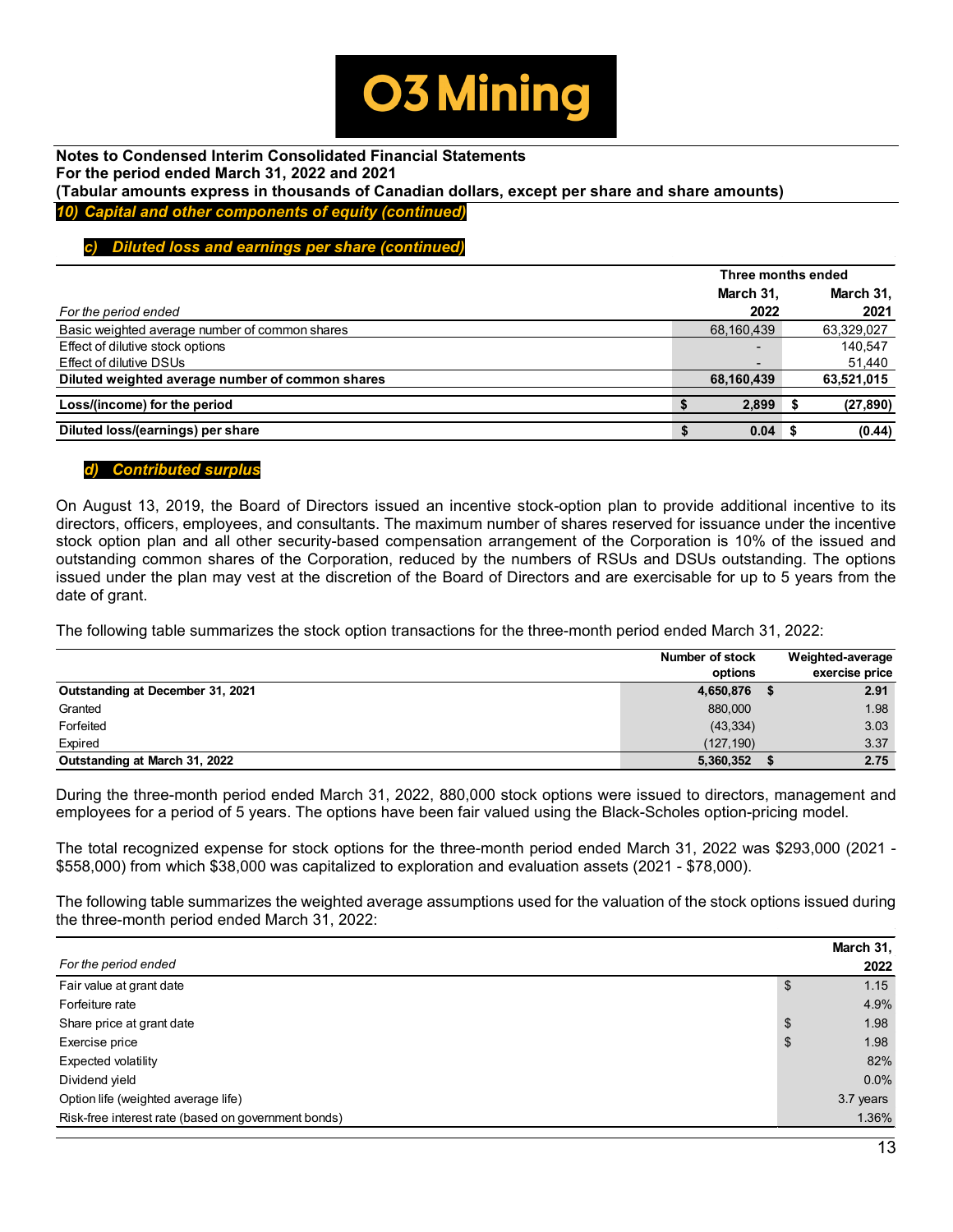

**Notes to Condensed Interim Consolidated Financial Statements For the period ended March 31, 2022 and 2021 (Tabular amounts express in thousands of Canadian dollars, except per share and share amounts)**  *10) Capital and other components of equity (continued)*

# *d) Contributed surplus (continued)*

The following table summarizes information regarding the Corporation's outstanding and exercisable stock options as at March 31, 2022:

|                                            |                                                            | <b>Options outstanding</b>             |                                                | <b>Options exercisable</b>                                 |                                               |                                                |
|--------------------------------------------|------------------------------------------------------------|----------------------------------------|------------------------------------------------|------------------------------------------------------------|-----------------------------------------------|------------------------------------------------|
| Range of exercise<br>prices per share (\$) | Weighted-average<br>remaining years of<br>contractual Life | Number of stock<br>options outstanding | <b>Weighted average</b><br>exercise price (\$) | Weighted-average<br>remaining years of<br>contractual life | <b>Number of stock</b><br>options exercisable | <b>Weighted average</b><br>exercise price (\$) |
| 1.98 to 2.49                               | 4.3                                                        | 1.105.000                              | \$2.07                                         | 2.6                                                        | 149.998                                       | \$2.44                                         |
| 2.50 to 2.79                               | 2.7                                                        | 1,455,352                              | \$2.53                                         | 2.6                                                        | 1.035.341                                     | \$2.54                                         |
| 2.80 to 3.19                               | 2.4                                                        | 2,005,000                              | \$3.07                                         | 2.4                                                        | 2,005,000                                     | \$3.07                                         |
| 3.20 to 3.26                               | 3.8                                                        | 795,000                                | \$3.26                                         | 3.8                                                        | 274.994                                       | \$3.26                                         |
| 1.98 to 3.26                               | 3.1                                                        | 5.360.352                              | \$2.75                                         | 2.6                                                        | 3.465.333                                     | \$2.90                                         |

# *e) Warrants*

The following table summarizes the transactions pertaining to the Corporation's outstanding standard warrants for the threemonth period ended March 31, 2022. These warrants are exercisable at one warrant for one common share of the Corporation:

|                                  |                           | Weighted-average |
|----------------------------------|---------------------------|------------------|
|                                  | <b>Number of warrants</b> | exercise price   |
| Outstanding at December 31, 2021 | 11.832.447                | 3.78             |
| Outstanding at March 31, 2022    | 11,832,447                | 3.78             |

# *11) Expenses*

The following table summarizes information regarding the Corporation's expenses for the three-month periods ended March 31, 2022 and 2021:

|                                                                           | Three months ended |          |                   |
|---------------------------------------------------------------------------|--------------------|----------|-------------------|
| For the period ended                                                      | March 31,<br>2022  |          | March 31,<br>2021 |
| <b>Compensation expenses</b>                                              |                    |          |                   |
| Stock-based compensation (note 8 and note 10(d))                          | \$<br>1,196        | S        | 479               |
| Salaries and benefits                                                     | 626                |          | 602               |
| <b>Total compensation expenses</b>                                        | \$<br>1,822        | <b>S</b> | 1,081             |
| General and administration expenses<br>Shareholder and regulatory expense | \$<br>350          | \$       | 147               |
| Travel expense<br>Professional fees<br>Office expense                     | 76<br>332<br>159   |          | -<br>321<br>127   |
| Total general and administration expenses                                 | \$<br>917          | S.       | 595               |
| <b>Marketable securities</b>                                              |                    |          |                   |
| Realized gain from marketable securities (note 3)                         | \$                 | \$       | (3,728)           |
| Unrealized loss/(gain) from marketable securities (note 3)                | (1,628)            |          | 2,791             |
| Total marketable securities loss/(gain)                                   | \$<br>$(1,628)$ \$ |          | (937)             |